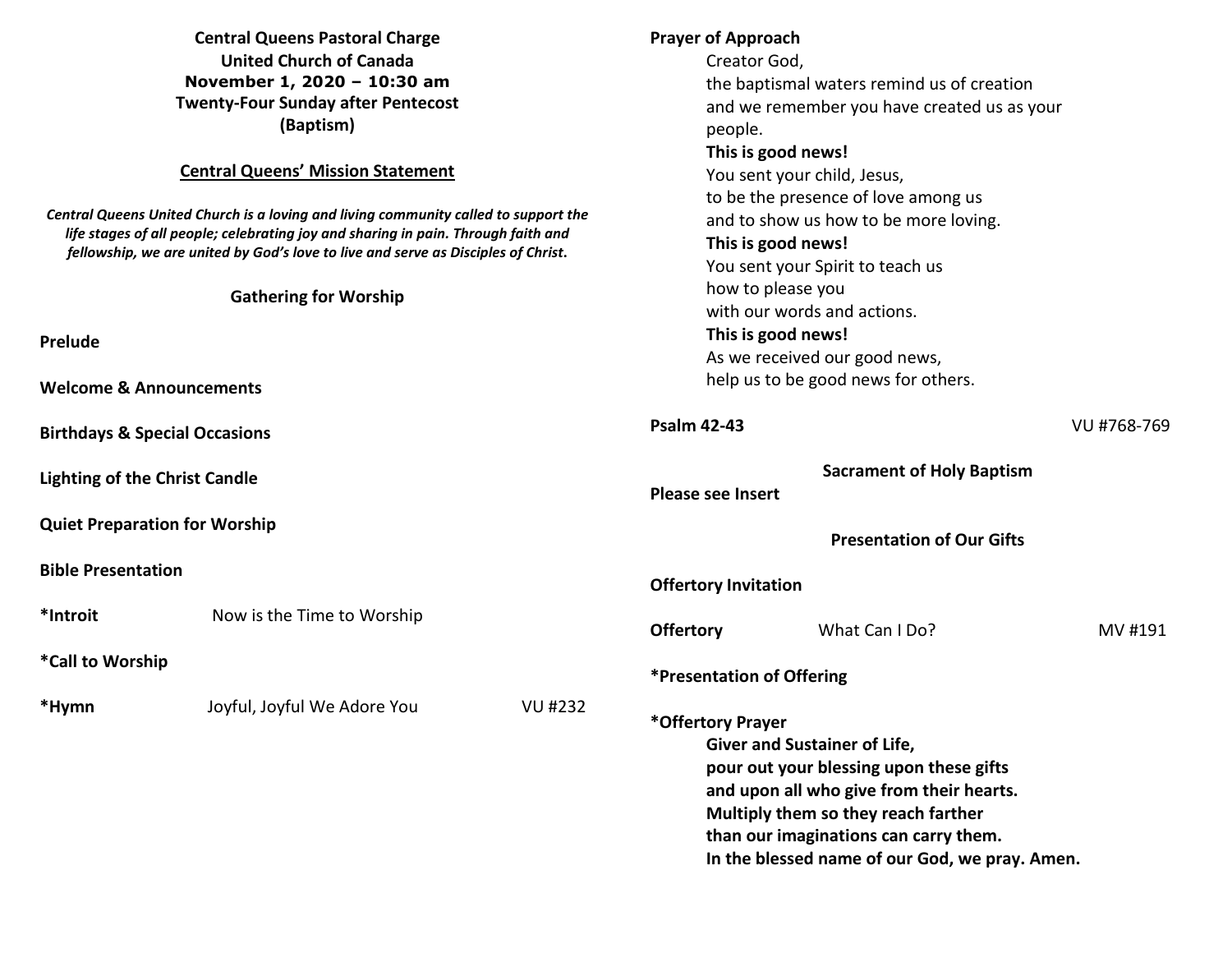|                                                          |                                                 |                                                                     | <b>Ministers</b>                                                              | All of us                                                                  |  |
|----------------------------------------------------------|-------------------------------------------------|---------------------------------------------------------------------|-------------------------------------------------------------------------------|----------------------------------------------------------------------------|--|
| <b>Listening for the Word</b>                            |                                                 |                                                                     | <b>Clergy</b>                                                                 | <b>Rev Greg Davis</b>                                                      |  |
|                                                          |                                                 |                                                                     | <b>Office Hours</b>                                                           | Tuesday, Wednesday & Thursday                                              |  |
| <b>Sacred Readings</b>                                   |                                                 |                                                                     |                                                                               | $9 am - 12 pm$                                                             |  |
|                                                          |                                                 |                                                                     | Office Phone                                                                  | 902-964-2291                                                               |  |
| <b>Jonah 2:3-6</b>                                       |                                                 |                                                                     | Email                                                                         | minister@cquc.ca                                                           |  |
|                                                          | <b>Matthew 3:13-17</b>                          |                                                                     |                                                                               |                                                                            |  |
|                                                          |                                                 |                                                                     | <b>Ministry of Music</b>                                                      | <b>Kirk Neville</b>                                                        |  |
| Anthem                                                   | Come to the Water                               |                                                                     | Website                                                                       | https://cquc.ca/index.htm                                                  |  |
| Sermon                                                   |                                                 |                                                                     | <b>Church Office</b>                                                          |                                                                            |  |
|                                                          |                                                 |                                                                     | <b>Office Hours</b>                                                           | Wednesday & Thursday                                                       |  |
| <b>Pastoral Prayer</b>                                   |                                                 |                                                                     |                                                                               | $9 am - 12 pm$                                                             |  |
|                                                          |                                                 |                                                                     | Phone                                                                         | 902-964-2221                                                               |  |
|                                                          | <b>Responding to the Word</b>                   |                                                                     | Email                                                                         | office@cquc.ca                                                             |  |
| *Hymn                                                    | I, the Lord of Sea and Sky                      | <b>VU #509</b>                                                      | Warm Welcome to All - We are glad you are here as a visitor, a seeker,        |                                                                            |  |
|                                                          |                                                 |                                                                     | someone looking for a new church home, or as a regular worshiper.             |                                                                            |  |
| *Blessing                                                |                                                 |                                                                     |                                                                               |                                                                            |  |
| Remember you are a beloved child of God.                 |                                                 |                                                                     | Welcome - to Cillion Thomas & Johnny Declan, children of Declan &             |                                                                            |  |
| We will live for God.                                    |                                                 |                                                                     | Ashley Shiels and their families.                                             |                                                                            |  |
|                                                          | You have been baptized as a follower of Christ. |                                                                     |                                                                               |                                                                            |  |
| We will live for God!                                    |                                                 |                                                                     | Life and Work of Our Church                                                   |                                                                            |  |
|                                                          | You are made one in the Spirit of God.          |                                                                     |                                                                               |                                                                            |  |
|                                                          | We will live for God!                           |                                                                     | Greg's Office Hours: Tuesday, Wednesday and Thursday from 9 am - 12           |                                                                            |  |
| Go forth in the love of God, the grace of Christ and the |                                                 |                                                                     | pm. If anyone is in the hospital or would like a visit from Greg, please call |                                                                            |  |
| unity of the Spirit.                                     |                                                 |                                                                     | him at 902-964-2291. If you wish to meet with Greg outside the                |                                                                            |  |
| We will live for God! Amen                               |                                                 |                                                                     | scheduled hours, please call 902-964-2291 or email minister@cquc.ca           |                                                                            |  |
|                                                          |                                                 |                                                                     | for an appointment.                                                           |                                                                            |  |
| *Extinguishing of the Candle                             |                                                 |                                                                     |                                                                               |                                                                            |  |
|                                                          |                                                 |                                                                     |                                                                               | In-Church Services: Registration will be required. To registration, please |  |
| <b>Choral Benediction</b><br>Go In Love                  |                                                 | call 902-964-2221 or email minister@cquc.ca. Masks will be required |                                                                               |                                                                            |  |
|                                                          |                                                 |                                                                     | when entering or exiting the church.                                          |                                                                            |  |
| <b>Postlude</b>                                          |                                                 |                                                                     |                                                                               |                                                                            |  |
| * Please stand as you are able                           |                                                 |                                                                     | Sponsor a Bulletin Cover - United Church Sunday bulletin covers are a         |                                                                            |  |
|                                                          |                                                 |                                                                     | great addition to our worship services providing excellent photos, liturgy    |                                                                            |  |
|                                                          |                                                 |                                                                     |                                                                               | and reflections by United Church people. Congregation members are          |  |
|                                                          |                                                 |                                                                     | invited to sponsor a week of bulletins to honour a special day/event or       |                                                                            |  |

to offer a memorial for a deceased loved one and to help cover the costs